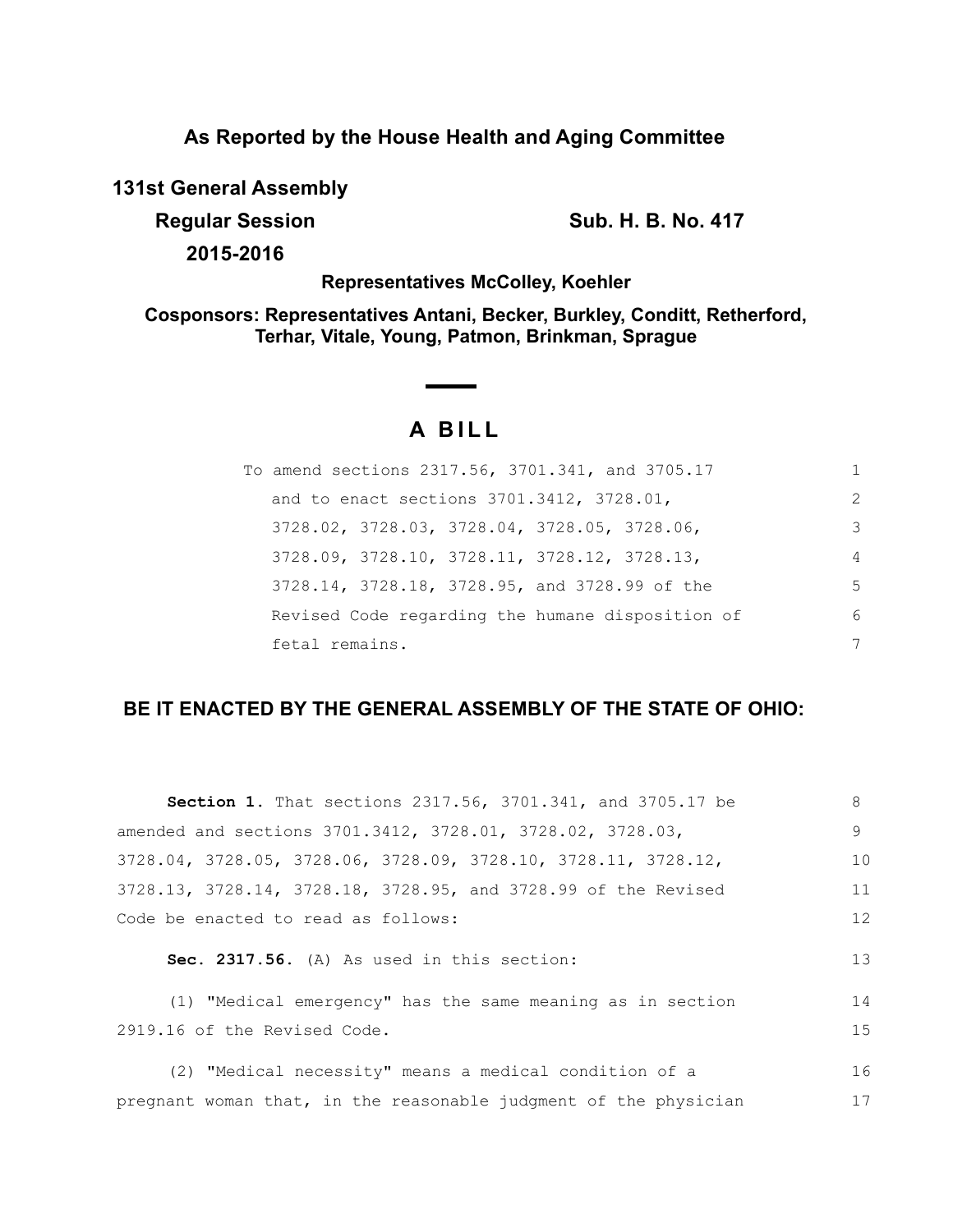#### **Sub. H. B. No. 417 Page 2 As Reported by the House Health and Aging Committee**

who is attending the woman, so complicates the pregnancy that it necessitates the immediate performance or inducement of an abortion. 18 19  $20$ 

(3) "Probable gestational age of the embryo or fetus" means the gestational age that, in the judgment of a physician, is, with reasonable probability, the gestational age of the embryo or fetus at the time that the physician informs a pregnant woman pursuant to division (B)(1)(b) of this section. 21 22 23  $24$ 25

(B) Except when there is a medical emergency or medical necessity, an abortion shall be performed or induced only if all of the following conditions are satisfied:

(1) At least twenty-four hours prior to the performance or inducement of the abortion, a physician meets with the pregnant woman in person in an individual, private setting and gives her an adequate opportunity to ask questions about the abortion that will be performed or induced. At this meeting, the physician shall inform the pregnant woman, verbally or, if she is hearing impaired, by other means of communication, of all of the following:

(a) The nature and purpose of the particular abortion procedure to be used and the medical risks associated with that procedure; 37 38 39

(b) The probable gestational age of the embryo or fetus; 40

(c) The medical risks associated with the pregnant woman carrying the pregnancy to term.

The meeting need not occur at the facility where the abortion is to be performed or induced, and the physician involved in the meeting need not be affiliated with that facility or with the physician who is scheduled to perform or 43 44 45 46

26 27 28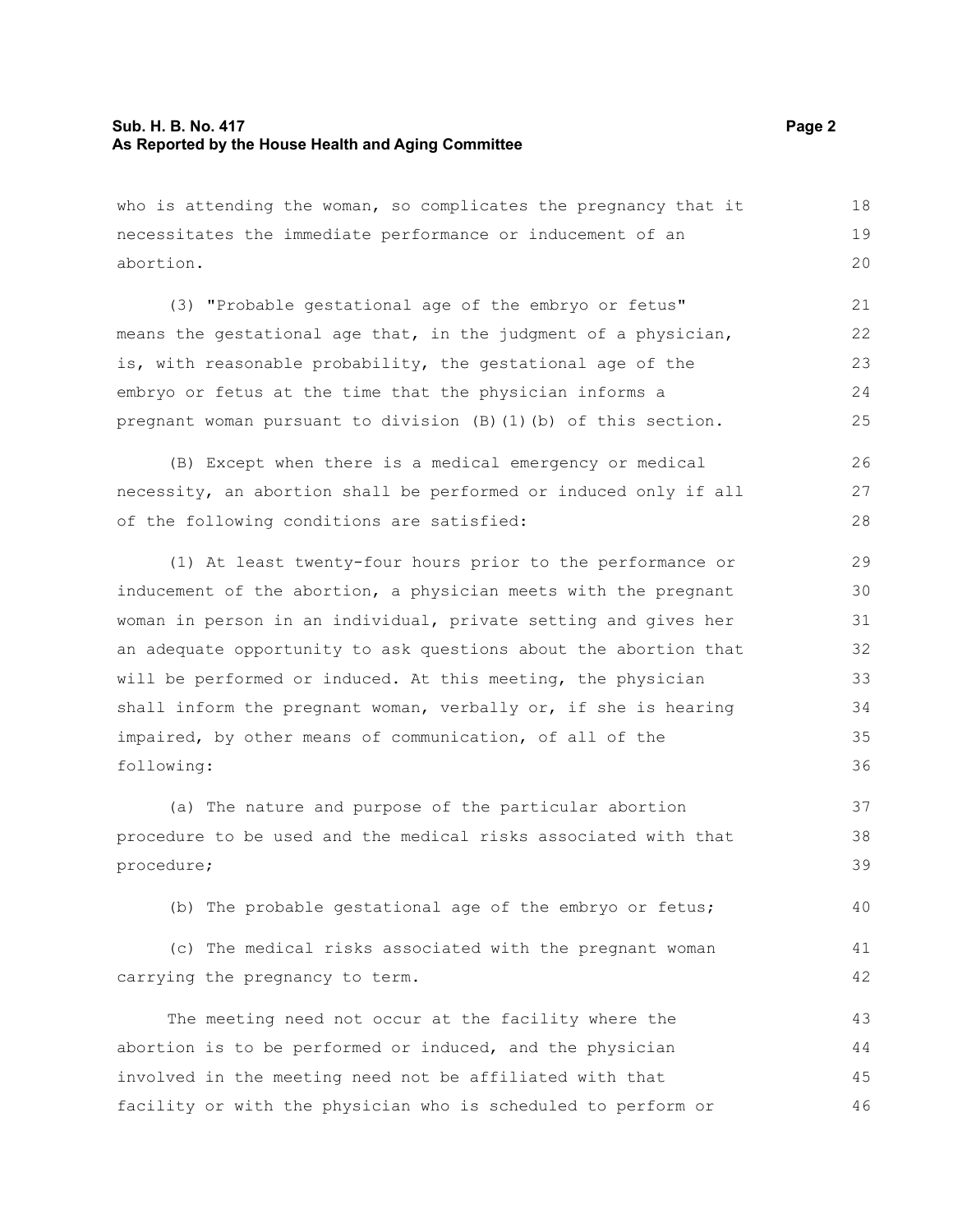#### **Sub. H. B. No. 417 Page 3 As Reported by the House Health and Aging Committee**

induce the abortion.

(2) At least twenty-four hours prior to the performance or inducement of the abortion, the physician who is to perform or induce the abortion or the physician's agent does each of the following in person, by telephone, by certified mail, return receipt requested, or by regular mail evidenced by a certificate of mailing: 49 50 51 52 53

(a) Inform the pregnant woman of the name of the physician who is scheduled to perform or induce the abortion; 54 55

(b) Give the pregnant woman copies of the published materials described in division (C) of this section; 56 57

(c) Inform the pregnant woman that the materials given pursuant to division (B)(2)(b) of this section are published by the state and that they describe the embryo or fetus and list agencies that offer alternatives to abortion. The pregnant woman may choose to examine or not to examine the materials. A physician or an agent of a physician may choose to be disassociated from the materials and may choose to comment or not comment on the materials.

(3) If it has been determined that the unborn human individual the pregnant woman is carrying has a detectable heartbeat, the physician who is to perform or induce the abortion shall comply with the informed consent requirements in section 2919.192 of the Revised Code in addition to complying with the informed consent requirements in divisions  $(B)(1)$ ,  $(2)$ , (4), and (5) of this section. 66 67 68 69 70 71 72

(4) Prior to the performance or inducement of the abortion, the pregnant woman signs a form consenting to the abortion and certifies both all of the following on that form: 73 74 75

47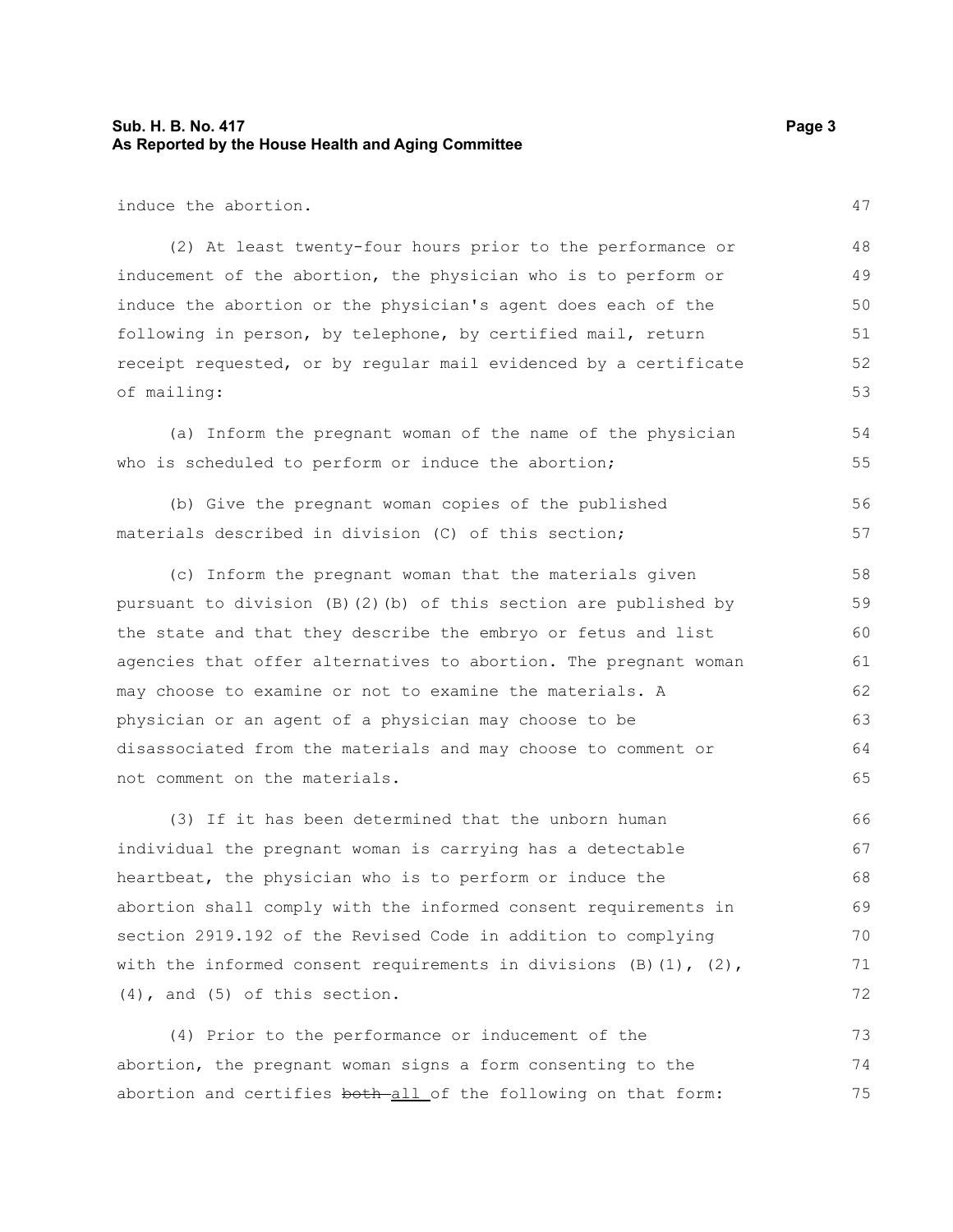#### **Sub. H. B. No. 417 Page 4 As Reported by the House Health and Aging Committee**

(a) She has received the information and materials described in divisions (B)(1) and (2) of this section, and her questions about the abortion that will be performed or induced have been answered in a satisfactory manner. 76 77 78 79

(b) She consents to the particular abortion voluntarily, knowingly, intelligently, and without coercion by any person, and she is not under the influence of any drug of abuse or alcohol.

(c) If she desires to exercise her rights under section 3728.04 of the Revised Code, that the applicable requirements under section 3728.05 of the Revised Code have been met. 84 85 86

The form shall contain the name and contact information of the physician who provided to the pregnant woman the information described in division (B)(1) of this section.

(5) Prior to the performance or inducement of the abortion, the physician who is scheduled to perform or induce the abortion or the physician's agent receives a copy of the pregnant woman's signed form on which she consents to the abortion and that includes the certification required by division (B)(4) of this section.

(C) The department of health shall publish in English and in Spanish, in a typeface large enough to be clearly legible, and in an easily comprehensible format, the following materials on the department's web site: 96 97 98 99

(1) Materials that inform the pregnant woman about family planning information, of publicly funded agencies that are available to assist in family planning, and of public and private agencies and services that are available to assist her through the pregnancy, upon childbirth, and while the child is 100 101 102 103 104

87 88 89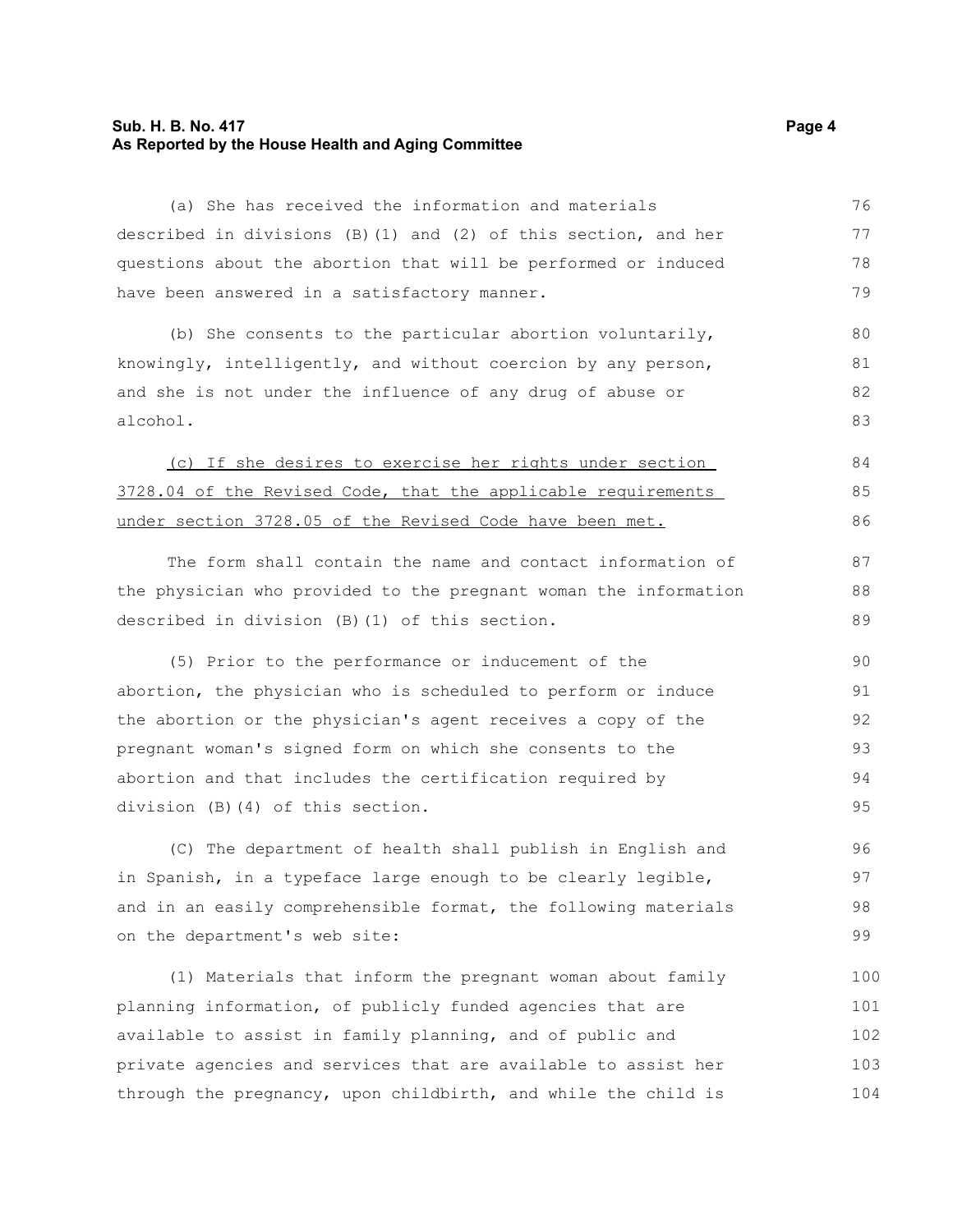#### **Sub. H. B. No. 417 Page 5 As Reported by the House Health and Aging Committee**

dependent, including, but not limited to, adoption agencies. The materials shall be geographically indexed; include a comprehensive list of the available agencies, a description of the services offered by the agencies, and the telephone numbers and addresses of the agencies; and inform the pregnant woman about available medical assistance benefits for prenatal care, childbirth, and neonatal care and about the support obligations of the father of a child who is born alive. The department shall ensure that the materials described in division (C)(1) of this section are comprehensive and do not directly or indirectly promote, exclude, or discourage the use of any agency or service described in this division. 105 106 107 108 109 110 111 112 113 114 115 116

(2) Materials that inform the pregnant woman of the probable anatomical and physiological characteristics of the zygote, blastocyte, embryo, or fetus at two-week gestational increments for the first sixteen weeks of pregnancy and at fourweek gestational increments from the seventeenth week of pregnancy to full term, including any relevant information regarding the time at which the fetus possibly would be viable. The department shall cause these materials to be published only after it consults with the Ohio state medical association and the Ohio section of the American college of obstetricians and gynecologists relative to the probable anatomical and physiological characteristics of a zygote, blastocyte, embryo, or fetus at the various gestational increments. The materials shall use language that is understandable by the average person who is not medically trained, shall be objective and nonjudgmental, and shall include only accurate scientific information about the zygote, blastocyte, embryo, or fetus at the various gestational increments. If the materials use a pictorial, photographic, or other depiction to provide 117 118 119 120 121 122 123 124 125 126 127 128 129 130 131 132 133 134 135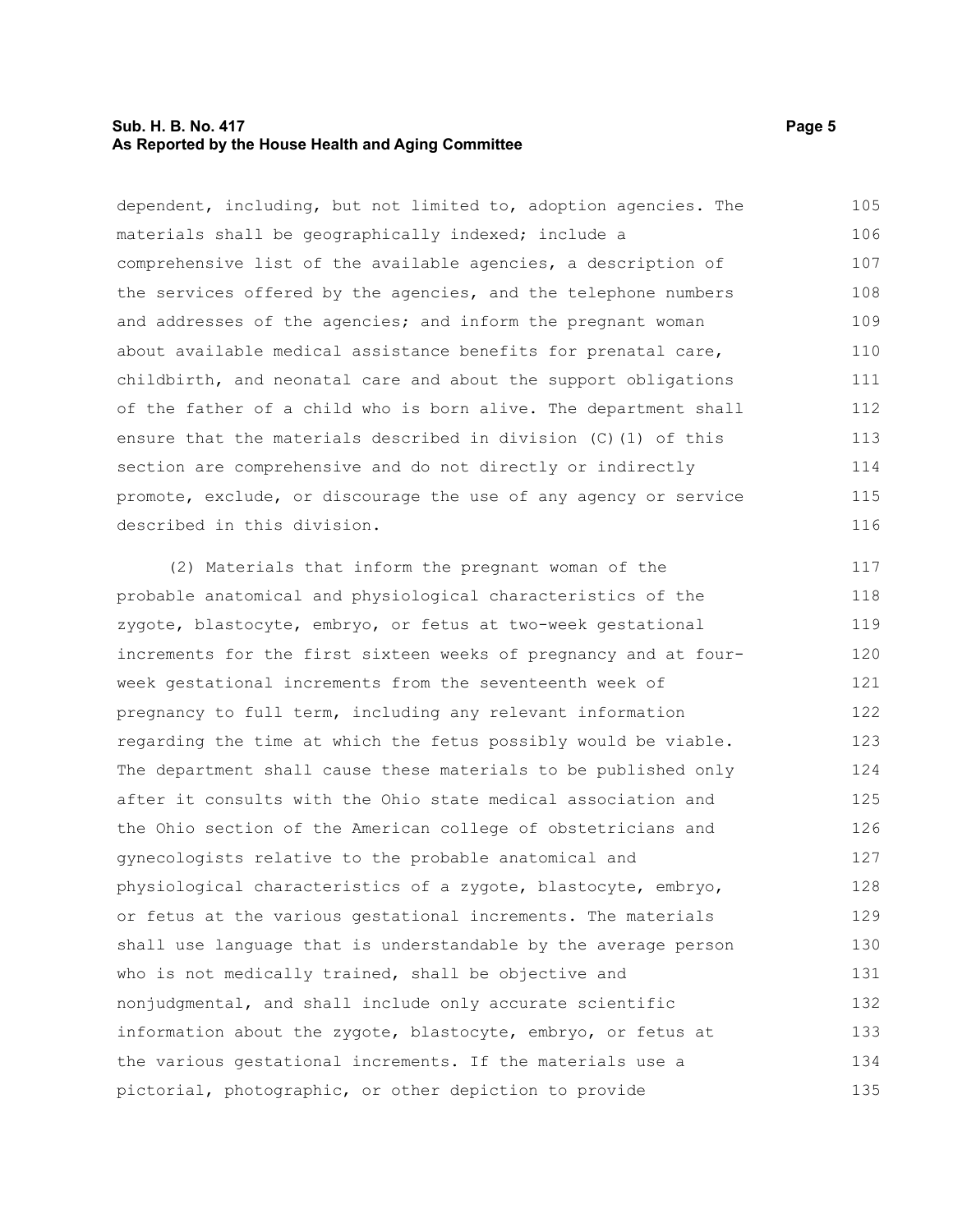#### **Sub. H. B. No. 417 Page 6 As Reported by the House Health and Aging Committee**

information regarding the zygote, blastocyte, embryo, or fetus, the materials shall include, in a conspicuous manner, a scale or other explanation that is understandable by the average person and that can be used to determine the actual size of the zygote, blastocyte, embryo, or fetus at a particular gestational increment as contrasted with the depicted size of the zygote, blastocyte, embryo, or fetus at that gestational increment. 136 137 138 139 140 141 142

(D) Upon the submission of a request to the department of health by any person, hospital, physician, or medical facility for one copy of the materials published in accordance with division (C) of this section, the department shall make the requested copy of the materials available to the person, hospital, physician, or medical facility that requested the copy. 143 144 145 146 147 148 149

(E) If a medical emergency or medical necessity compels the performance or inducement of an abortion, the physician who will perform or induce the abortion, prior to its performance or inducement if possible, shall inform the pregnant woman of the medical indications supporting the physician's judgment that an immediate abortion is necessary. Any physician who performs or induces an abortion without the prior satisfaction of the conditions specified in division (B) of this section because of a medical emergency or medical necessity shall enter the reasons for the conclusion that a medical emergency or medical necessity exists in the medical record of the pregnant woman. 150 151 152 153 154 155 156 157 158 159 160

(F) If the conditions specified in division (B) of this section are satisfied, consent to an abortion shall be presumed to be valid and effective. 161 162 163

(G) The performance or inducement of an abortion without the prior satisfaction of the conditions specified in division 164 165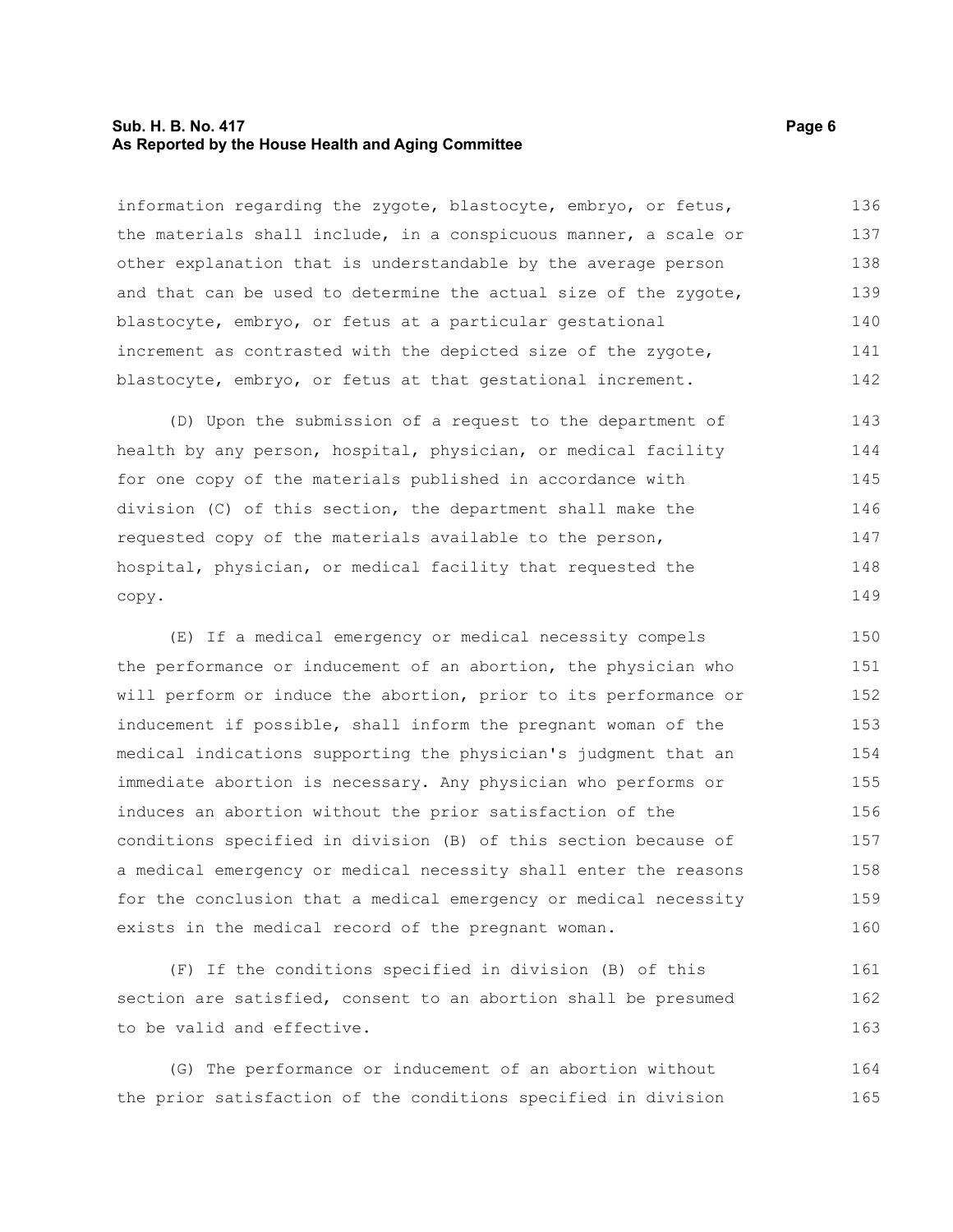#### **Sub. H. B. No. 417 Page 7 As Reported by the House Health and Aging Committee**

(B) of this section does not constitute, and shall not be construed as constituting, a violation of division (A) of section 2919.12 of the Revised Code. The failure of a physician to satisfy the conditions of division (B) of this section prior to performing or inducing an abortion upon a pregnant woman may be the basis of both of the following: 166 167 168 169 170 171

(1) A civil action for compensatory and exemplary damages as described in division (H) of this section;

(2) Disciplinary action under section 4731.22 of the Revised Code. 174 175

(H)(1) Subject to divisions (H)(2) and (3) of this section, any physician who performs or induces an abortion with actual knowledge that the conditions specified in division (B) of this section have not been satisfied or with a heedless indifference as to whether those conditions have been satisfied is liable in compensatory and exemplary damages in a civil action to any person, or the representative of the estate of any person, who sustains injury, death, or loss to person or property as a result of the failure to satisfy those conditions. In the civil action, the court additionally may enter any injunctive or other equitable relief that it considers appropriate. 176 177 178 179 180 181 182 183 184 185 186 187

(2) The following shall be affirmative defenses in a civil action authorized by division (H)(1) of this section: 188 189

(a) The physician performed or induced the abortion under the circumstances described in division (E) of this section. 190 191

(b) The physician made a good faith effort to satisfy the conditions specified in division (B) of this section. 192 193

(3) An employer or other principal is not liable in 194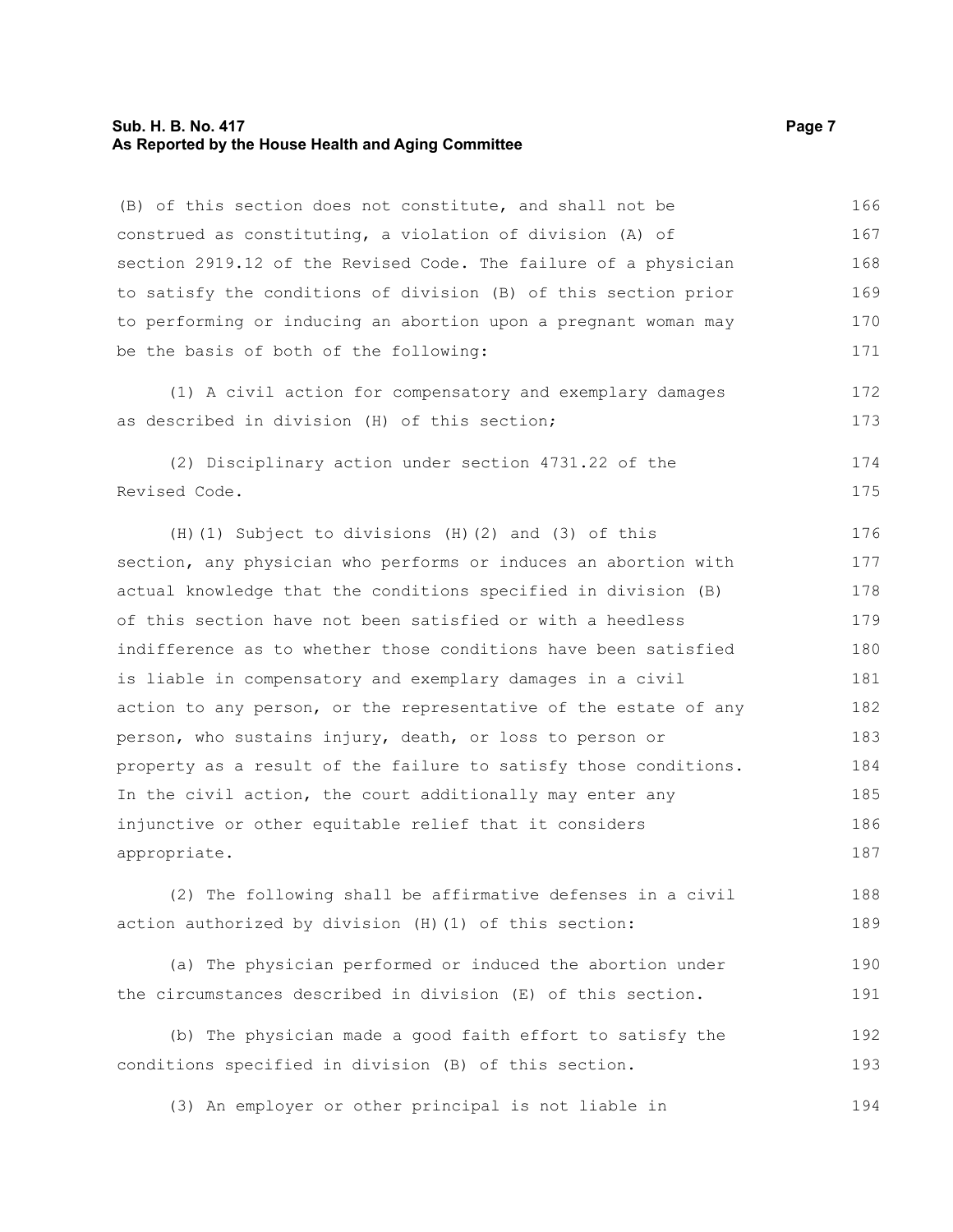#### **Sub. H. B. No. 417 Page 8 As Reported by the House Health and Aging Committee**

damages in a civil action authorized by division (H)(1) of this section on the basis of the doctrine of respondeat superior unless either of the following applies: 195 196 197

(a) The employer or other principal had actual knowledge or, by the exercise of reasonable diligence, should have known that an employee or agent performed or induced an abortion with actual knowledge that the conditions specified in division (B) of this section had not been satisfied or with a heedless indifference as to whether those conditions had been satisfied. 198 199 200 201 202 203

(b) The employer or other principal negligently failed to secure the compliance of an employee or agent with division (B) of this section. 204 205 206

(4) Notwithstanding division (E) of section 2919.12 of the Revised Code, the civil action authorized by division (H)(1) of this section shall be the exclusive civil remedy for persons, or the representatives of estates of persons, who allegedly sustain injury, death, or loss to person or property as a result of a failure to satisfy the conditions specified in division (B) of this section.

(I) The department of job and family services shall prepare and conduct a public information program to inform women of all available governmental programs and agencies that provide services or assistance for family planning, prenatal care, child care, or alternatives to abortion. 214 215 216 217 218

**Sec. 3701.341.** (A) The director of health, pursuant to Chapter 119. and consistent with section 2317.56 of the Revised Code, shall adopt rules relating to abortions and the following subjects: 219 220 221 222

(1) Post-abortion procedures to protect the health of the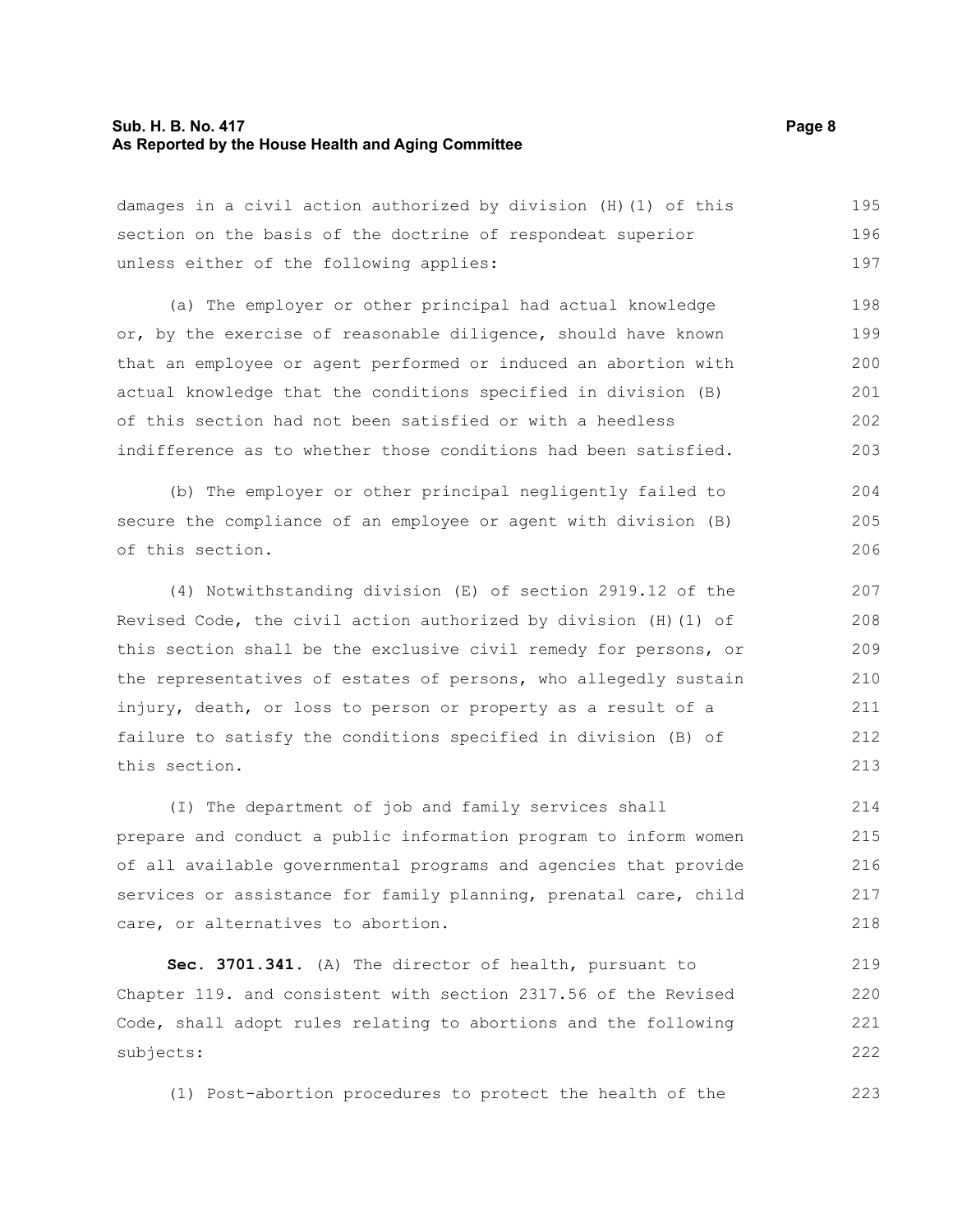| Sub. H. B. No. 417<br>As Reported by the House Health and Aging Committee | Page 9 |
|---------------------------------------------------------------------------|--------|
| pregnant woman;                                                           | 224    |
| (2) Pathological reports;                                                 | 225    |
| (3) Humane disposition of the product of human conception;                | 226    |
| $(4)$ -Counseling.                                                        | 227    |
| (B) The director of health shall implement the rules and                  | 228    |
| shall apply to the court of common pleas for temporary or                 | 229    |
| permanent injunctions restraining a violation or threatened               | 230    |
| violation of the rules. This action is an additional remedy not           | 231    |
| dependent on the adequacy of the remedy at law.                           | 232    |
| Sec. 3701.3412. (A) As used in this section, "government                  | 233    |
| attorney" means:                                                          | 234    |
| (1) The attorney general;                                                 | 235    |
| (2) The county prosecuting attorney with proper                           | 236    |
| jurisdiction;                                                             | 237    |
| (3) The city director of law, township director of law, or                | 238    |
| legal counsel for a village with proper jurisdiction.                     | 239    |
| (B) The director of health shall implement the rules                      | 240    |
| adopted under section 3728.14 of the Revised Code. Either the             | 241    |
| director or government attorney may apply to the court of common          | 242    |
| pleas for temporary or permanent injunctions restraining a                | 243    |
| violation or threatened violation of the rules. This action is            | 244    |
| an additional remedy not dependent on the adequacy of the remedy          | 245    |
| <u>at law.</u>                                                            | 246    |
| Sec. 3705.17. The body of a person whose death occurs in                  | 247    |
| this state shall not be interred, deposited in a vault or tomb,           | 248    |
| cremated, or otherwise disposed of by a funeral director until a          | 249    |

burial permit is issued by a local registrar or sub-registrar of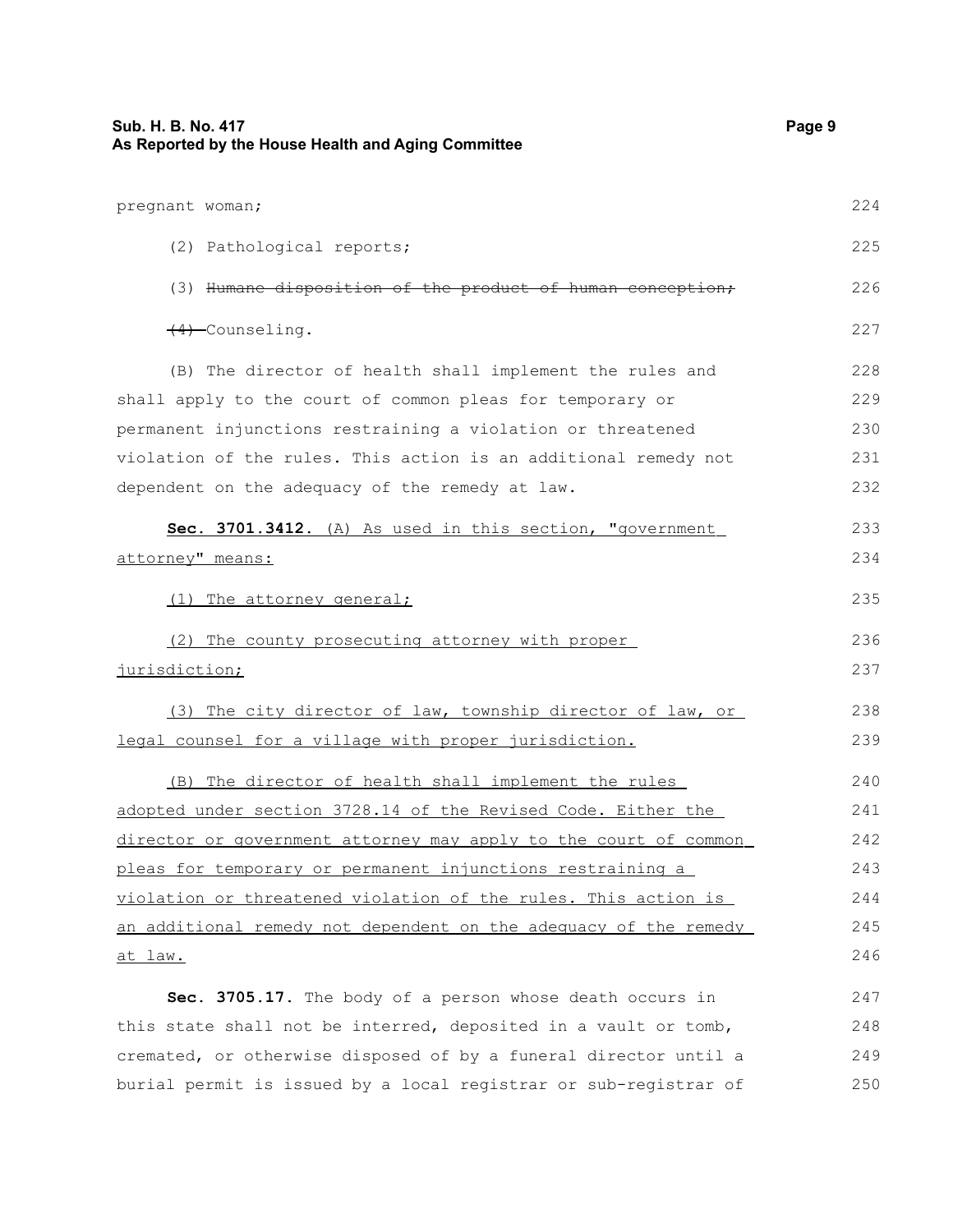#### **Sub. H. B. No. 417 Page 10 As Reported by the House Health and Aging Committee**

vital statistics. No such permit shall be issued by a local registrar or sub-registrar until a satisfactory death, fetal death, or provisional death certificate or a properly executed form created under division (C) of section 3728.14 of the Revised Code is filed with the local registrar or sub-registrar. When the medical certification as to the cause of death cannot be provided by the attending physician or coroner prior to burial, for sufficient cause, as determined by rule of the director of health, the funeral director may file a provisional death certificate with the local registrar or sub-registrar for the purpose of securing a burial or burial-transit permit. When the funeral director files a provisional death certificate to secure a burial or burial-transit permit, the funeral director shall file a satisfactory and complete death certificate within five days after the date of death. The director of health, by rule, may provide additional time for filing a satisfactory death certificate. A burial permit authorizing cremation shall not be issued upon the filing of a provisional certificate of death. 251 252 253 254 255 256 257 258 259 260 261 262 263 264 265 266 267 268 269

When a funeral director or other person obtains a burial permit from a local registrar or sub-registrar, the registrar or sub-registrar shall charge a fee of three dollars for the issuance of the burial permit. Two dollars and fifty cents of each fee collected for a burial permit shall be paid into the state treasury to the credit of the division of real estate in the department of commerce to be used by the division in discharging its duties prescribed in Chapter 4767. of the Revised Code and the Ohio cemetery dispute resolution commission created by section 4767.05 of the Revised Code. A local registrar or sub-registrar shall transmit payments of that portion of the amount of each fee collected under this section 270 271 272 273 274 275 276 277 278 279 280 281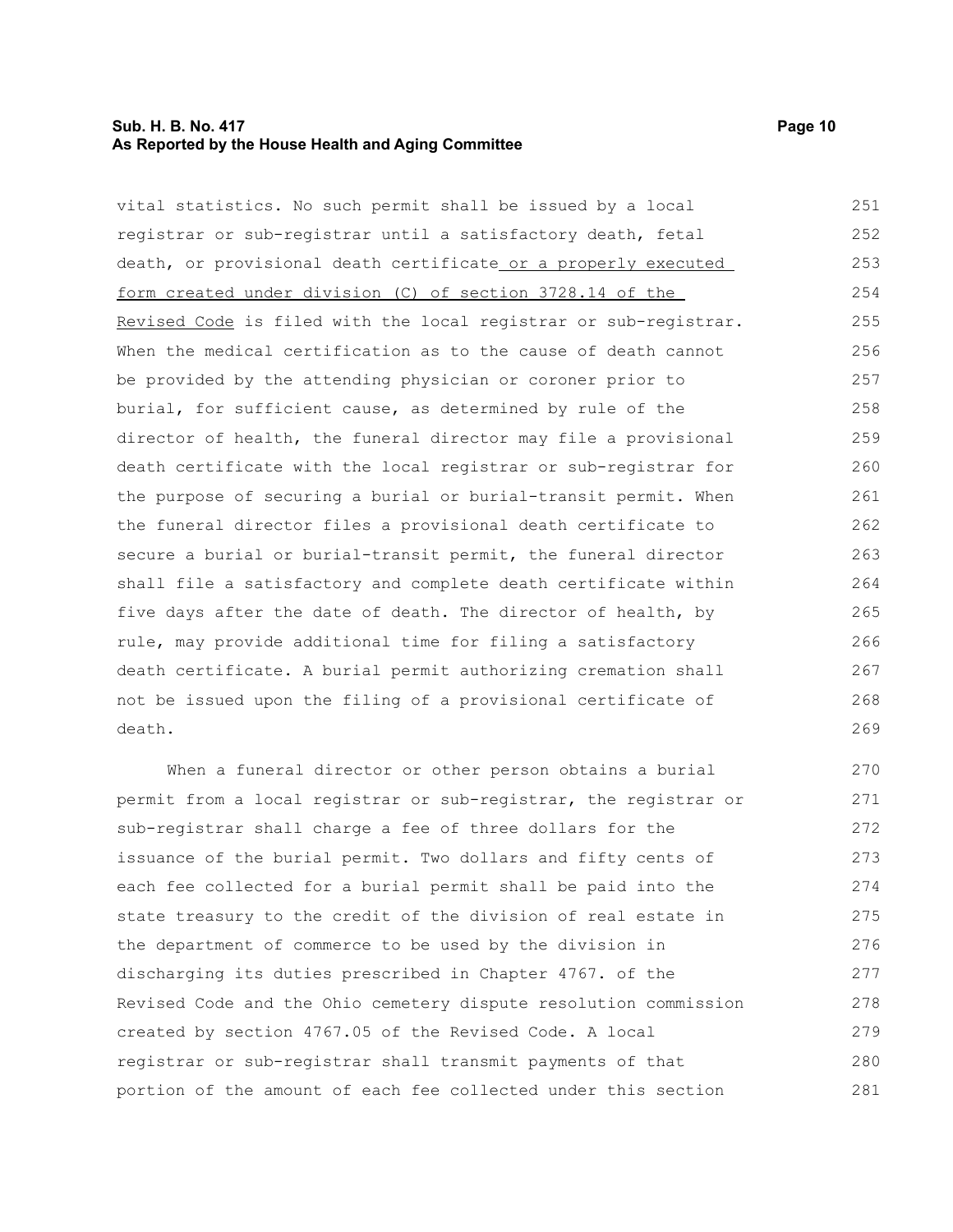#### **Sub. H. B. No. 417 Page 11 As Reported by the House Health and Aging Committee**

to the treasurer of state on a quarterly basis or more frequently, if possible. The director of health, by rule, shall provide for the issuance of a burial permit without the payment of the fee required by this section if the total cost of the burial will be paid by an agency or instrumentality of the United States, the state or a state agency, or a political subdivision of the state. 282 283 284 285 286 287 288

The director of commerce may by rule adopted in accordance with Chapter 119. of the Revised Code reduce the total amount of the fee required by this section and that portion of the amount of the fee required to be paid to the credit of the division of real estate for the use of the division and the Ohio cemetery dispute resolution commission, if the director determines that the total amount of funds the fee is generating at the amount required by this section exceeds the amount of funds the division of real estate and the commission need to carry out their powers and duties prescribed in Chapter 4767. of the Revised Code. 289 290 291 292 293 294 295 296 297 298 299

No person in charge of any premises in which interments or cremations are made shall inter or cremate or otherwise dispose of a body, unless it is accompanied by a burial permit. Each person in charge of a cemetery, crematory, or other place of disposal shall indorse upon a burial permit the date of interment, cremation, or other disposal and shall retain such permits for a period of at least five years. The person in charge shall keep an accurate record of all interments, cremations, or other disposal of dead bodies, made in the premises under the person's charge, stating the name of the deceased person, place of death, date of burial, cremation, or other disposal, and name and address of the funeral director. Such record shall at all times be open to public inspection. 300 301 302 303 304 305 306 307 308 309 310 311 312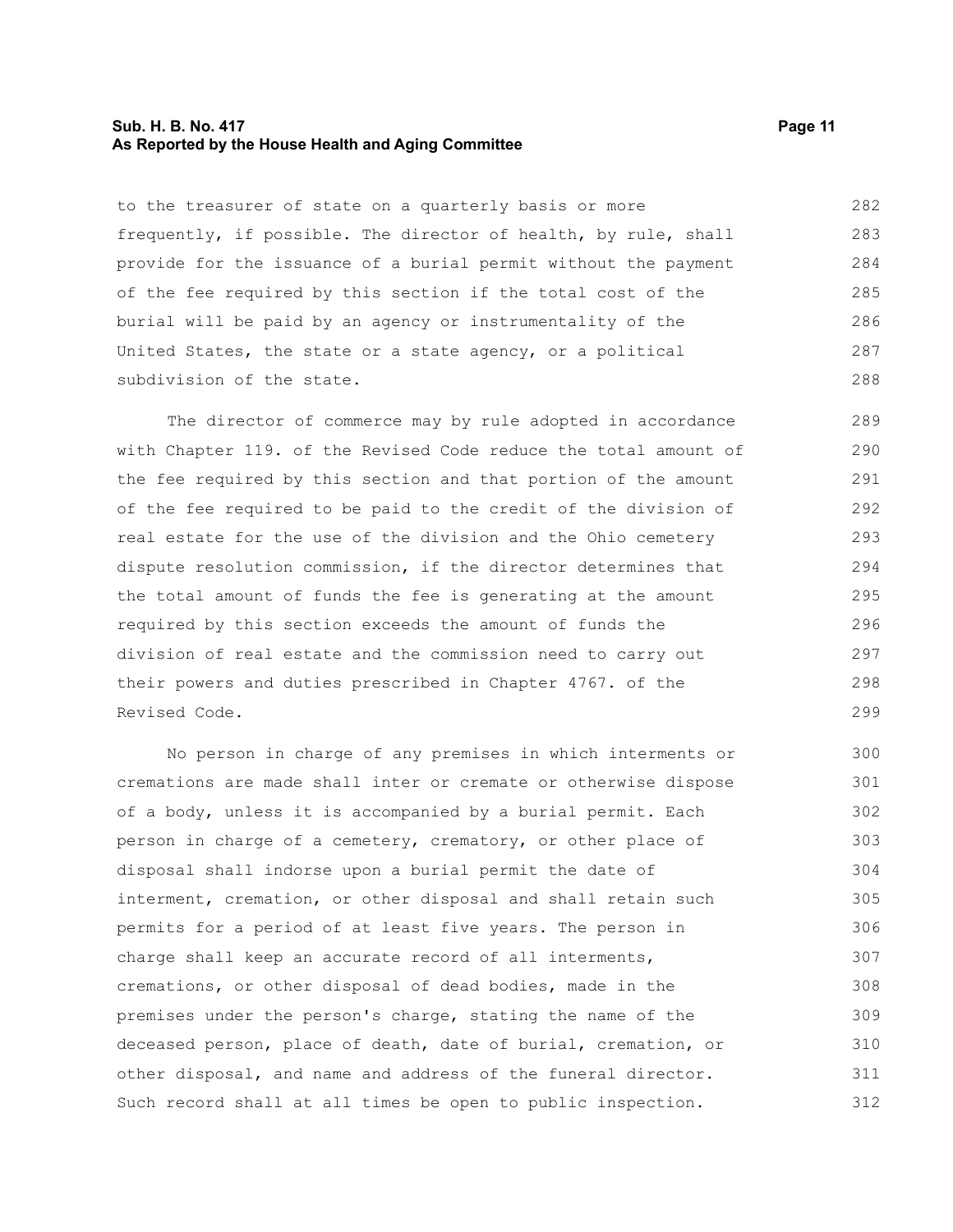**Sub. H. B. No. 417 Page 12 As Reported by the House Health and Aging Committee**

| Sec. 3728.01. As used in this chapter:                          | 313 |
|-----------------------------------------------------------------|-----|
| (A) "Abortion facility" means any of the following in           | 314 |
| which abortions are induced or performed:                       | 315 |
| (1) Ambulatory surgical facility as defined in section          | 316 |
| 3702.30 of the Revised Code;                                    | 317 |
| (2) Any other facility in which abortion is legally             | 318 |
| provided.                                                       | 319 |
| (B) "Cremation" has the same meaning as in section 4717.01      | 320 |
| of the Revised Code.                                            | 321 |
| (C) "Fetal death" has the same meaning as in section            | 322 |
| 3705.01 of the Revised Code.                                    | 323 |
| (D) "Fetal remains" means the entire fetus or any of its        | 324 |
| parts that are removed from the pregnant woman's uterus by an   | 325 |
| abortion, irrespective of the duration of the pregnancy.        | 326 |
| (E) "Interment" means the burial or entombment of fetal         | 327 |
| remains.                                                        | 328 |
| Sec. 3728.02. An abortion facility shall do either of the       | 329 |
| following with fetal remains it possesses:                      | 330 |
| (A) Dispose or arrange for the disposal of fetal remains        | 331 |
| by interment, cremation, or humane individual incineration;     | 332 |
| (B) If the disposition determination under division (A) (1)     | 333 |
| of section 3728.05 of the Revised Code indicates that the woman | 334 |
| who had the abortion exercises the right under division (C) of  | 335 |
| section 3728.04 of the Revised Code, provide the fetal remains  | 336 |
| to the woman, for the woman to dispose of the fetal remains by  | 337 |
| interment, cremation, or humane individual incineration.        | 338 |
| Sec. 3728.03. The humane individual incineration of fetal       | 339 |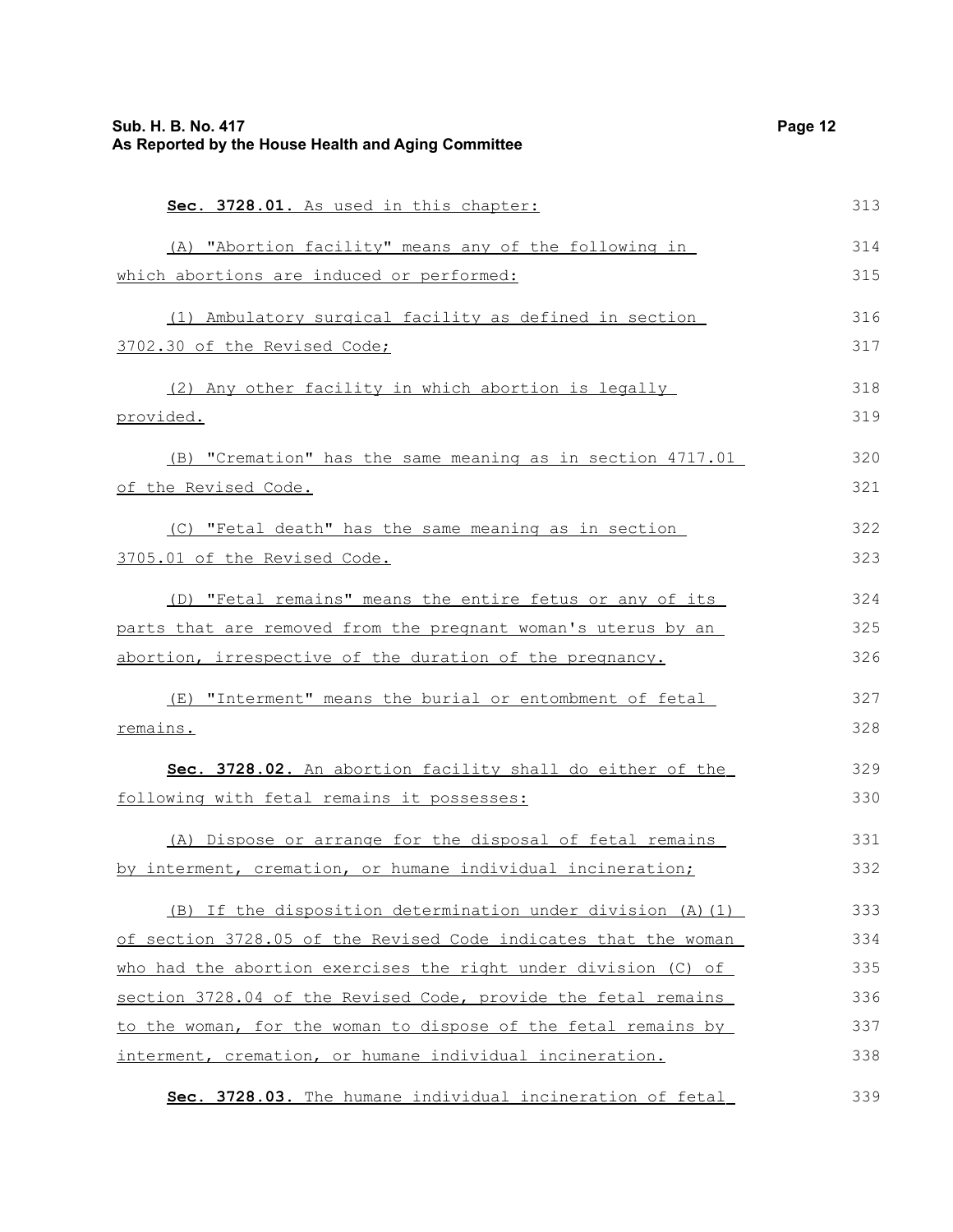## **Sub. H. B. No. 417 Page 13 As Reported by the House Health and Aging Committee**

| remains shall be performed in a sterile incinerator. No other   | 340 |
|-----------------------------------------------------------------|-----|
| remains shall be simultaneously incinerated with other fetal    | 341 |
| remains belonging to another fetus. Fetal remains shall be      | 342 |
| incinerated separately from any other items or medical waste.   | 343 |
| Sec. 3728.04. A pregnant woman who has an abortion has the      | 344 |
| following rights regarding the fetal remains:                   | 345 |
| (A) To determine whether final disposition shall be by          | 346 |
| interment, cremation, or humane individual incineration;        | 347 |
| (B) To have the abortion facility perform or arrange for        | 348 |
| the interment, cremation, or humane individual incineration;    | 349 |
| (C) To personally arrange for the interment, cremation, or      | 350 |
| humane incineration.                                            | 351 |
| Sec. 3728.05. (A) (1) If a pregnant woman desires to            | 352 |
| exercise the rights under section 3728.04 of the Revised Code,  | 353 |
| she shall make the determination in writing using a form        | 354 |
| prescribed by the director of health under division (C) of      | 355 |
| section 3728.14 of the Revised Code.                            | 356 |
| (2) If a pregnant woman does not desire to exercise the         | 357 |
| rights under section 3728.04 of the Revised Code, the abortion  | 358 |
| facility shall determine whether final disposition shall be by  | 359 |
| interment, cremation, or humane individual incineration.        | 360 |
| (B) (1) A pregnant woman who is under eighteen years of         | 361 |
| age, unmarried, and unemancipated shall obtain consent from one | 362 |
| of the woman's parents, her quardian, or her custodian to the   | 363 |
| final disposition determination she makes in writing under      | 364 |
| division (A) (1) of this section. The consent shall be made in  | 365 |
| writing using a form prescribed by the director under division  | 366 |
| (B) of section 3728.14 of the Revised Code.                     | 367 |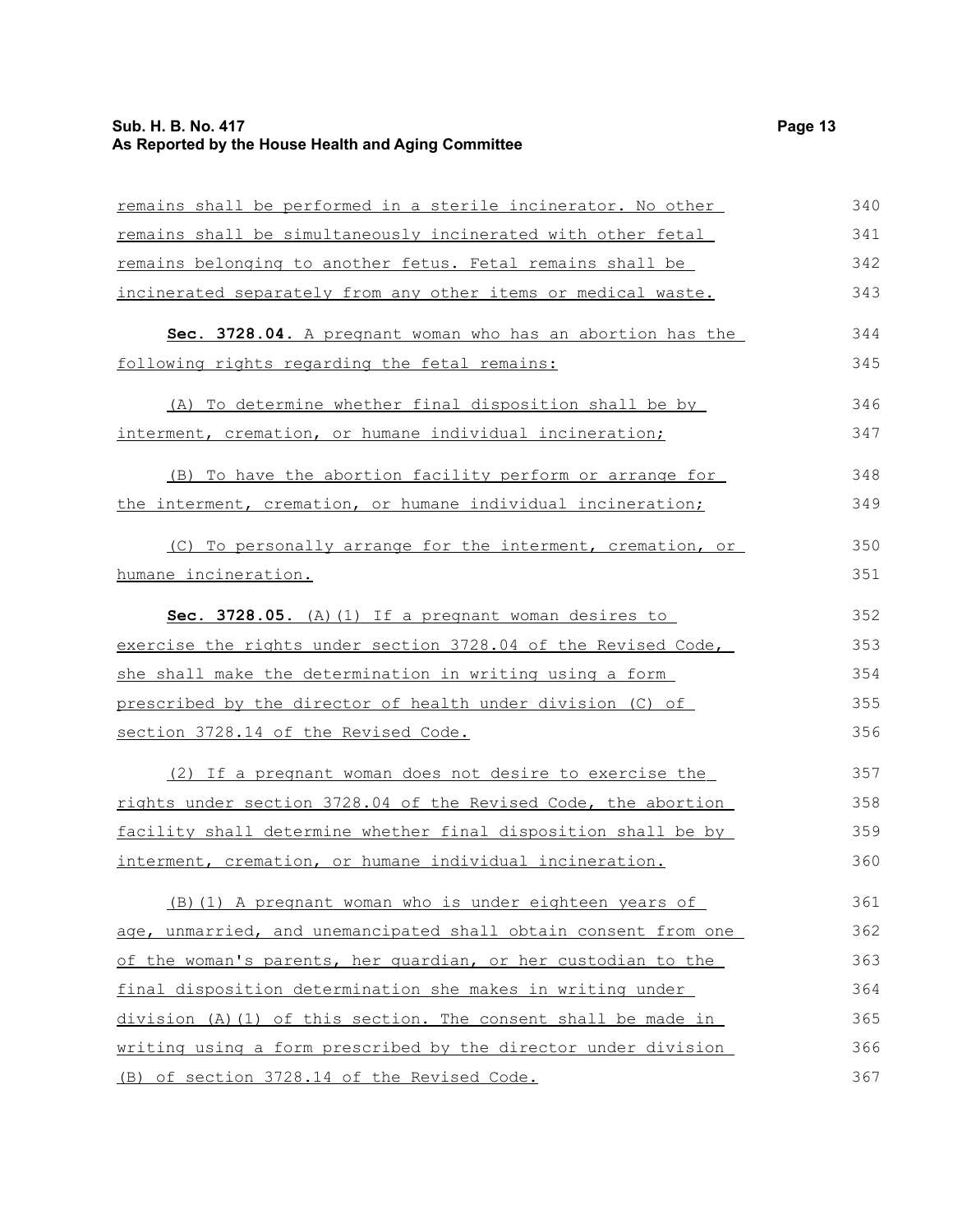### **Sub. H. B. No. 417 Page 14 As Reported by the House Health and Aging Committee**

| (2) The consent under division (B) (1) of this section is             | 368 |
|-----------------------------------------------------------------------|-----|
| not required if an order authorizing consent for an abortion was      | 369 |
| issued under section 2151.85 of the Revised Code.                     | 370 |
| Sec. 3728.06. An abortion facility may not release fetal              | 371 |
| remains, or arrange for the interment, cremation, or humane           | 372 |
| individual incineration of the remains until it obtains or makes      | 373 |
| a final disposition determination made under division (A) (1) or      | 374 |
| <u>(2) of section 3728.05 of the Revised Code, and if applicable,</u> | 375 |
| the consent made under division (B) (1) of that section.              | 376 |
| Sec. 3728.09. An abortion facility shall pay the costs of             | 377 |
| the interment, cremation, or humane individual incineration of        | 378 |
| fetal remains, unless the final disposition determination             | 379 |
| indicates a method or process of interment, cremation, or             | 380 |
| <u>incineration that is not offered by the abortion facility.</u>     | 381 |
| Any expenses for a method or process of interment,                    | 382 |
| cremation, or humane individual incineration chosen by the            | 383 |
| pregnant woman that is not offered by the facility shall be paid      | 384 |
| <u>by the pregnant woman.</u>                                         | 385 |
| Sec. 3728.10. An abortion facility shall document in the              | 386 |
| pregnant woman's medical record the final disposition                 | 387 |
| determination made under division (A) of section 3728.05 of the       | 388 |
| Revised Code, and if applicable, the consent made under division      | 389 |
| (B) (1) of that section.                                              | 390 |
| Sec. 3728.11. An abortion facility shall maintain                     | 391 |
| evidentiary documentation demonstrating the date and method of        | 392 |
| the disposition of all fetal remains from the facility.               | 393 |
| Sec. 3728.12. An abortion facility shall have written                 | 394 |
| policies and procedures regarding interment, cremation, or            | 395 |
| humane individual incineration of fetal remains from the              | 396 |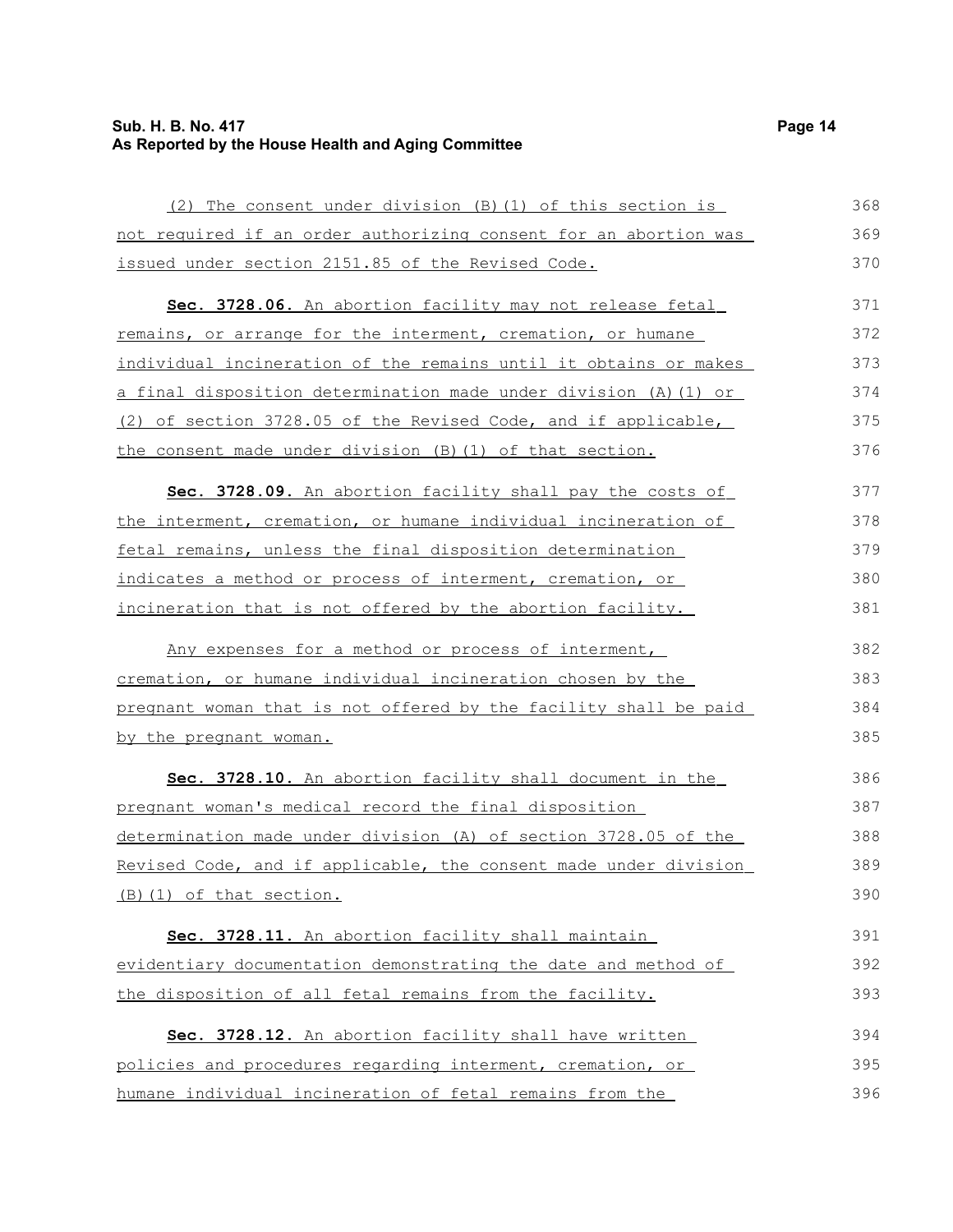#### **Sub. H. B. No. 417 Page 15 As Reported by the House Health and Aging Committee**

#### facility. **Sec. 3728.13.** An abortion facility in possession of fetal remains shall file the form described in division (C) of section 3728.14 of the Revised Code with the local registrar or subregistrar of vital statistics for purposes of obtaining a burial permit under section 3705.17 of the Revised Code. Sec. 3728.14. Not later than six months after the effective date of this section, the director of health, in accordance with Chapter 119. of the Revised Code, and consistent with section 2317.56 of the Revised Code, shall adopt rules necessary to carry out sections 3728.01 to 3728.13 of the Revised Code, including rules that prescribe the following: (A) The method in which pregnant women who seek abortions are informed of the following: (1) The right to determine final disposition of fetal remains under section 3728.04 of the Revised Code; (2) The available options for disposition of fetal remains. (B) The consent form for purposes of division (B)(1) of section 3728.05 of the Revised Code; (C)(1) A detachable supplemental form to the form described in division (B)(4) of section 2317.56 of the Revised Code that meets the following requirements: (a) Indicates whether the pregnant woman has indicated a preference as to the method of disposal of the fetal remains and the preferred method selected; (b) Provides for the signature of the physician who is to perform or induce the abortion; 397 398 399 400 401 402 403 404 405 406 407 408 409 410 411 412 413 414 415 416 417 418 419 420 421 422 423 424